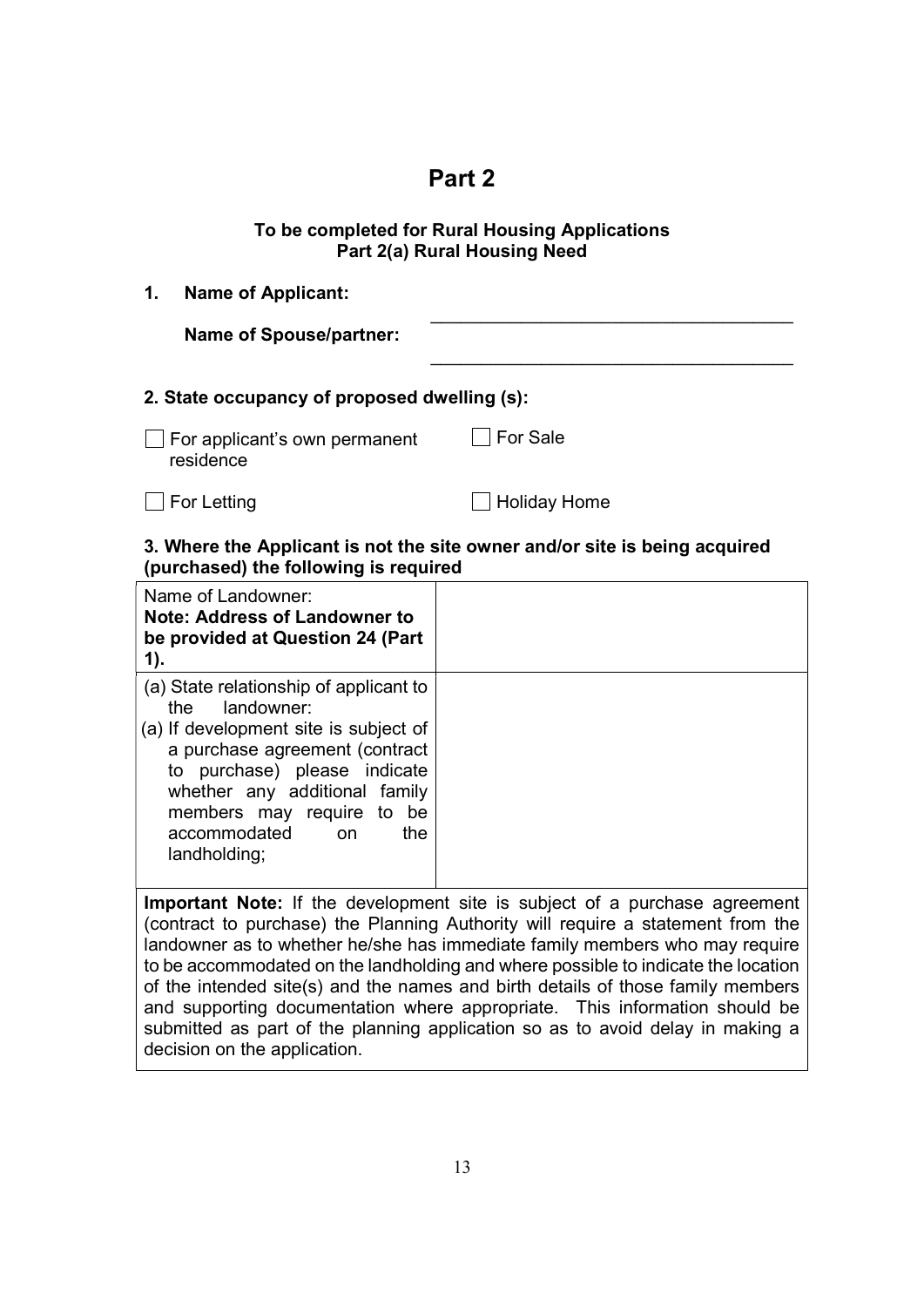4. Please provide details of total area and location of the land(s) from which the site has been subdivided (should include all the lands owned by the applicant and/or the vendor of the land (fragmented or otherwise). Land Registry Documents including Folio Map(s) to be submitted in support of the Planning Application. Please ensure that the element which is not part of the permission is highlighted in blue. Failure to submit proper land ownership maps with your planning application documentation may cause unnecessary delay in processing your application.

| Area:     |  |
|-----------|--|
| Location: |  |

### 5. Have previous planning permissions been sought in respect of this landholding?

(Tick as appropriate)

 $Yes \Box$ If "Yes", please indicate planning reference numbers or map of holding indicating location of other houses, names of occupiers/owners and family relationship, if any:

## 6. When was this site acquired by the applicant?

Date (dd/mm/yy) :

| 7. Do you have a specific need to live at this location? |                 |
|----------------------------------------------------------|-----------------|
| Yes $\Box$                                               | No <sub>l</sub> |
| State reason for selecting this site:                    |                 |

 $\overline{\mathcal{L}}$  , and the contribution of the contribution of the contribution of the contribution of the contribution of the contribution of the contribution of the contribution of the contribution of the contribution of the

| 8. Have you or your spouse/partner ever owned a house/apartment? |           |
|------------------------------------------------------------------|-----------|
| Yes $\Box$                                                       | $No \Box$ |
| If yes give details and dates of ownership:                      |           |

## 9. (a) Length of time residing at current residence.

From DD/MM/YY – DD/MM/YY

(b) Please indicate the ownership status of this property: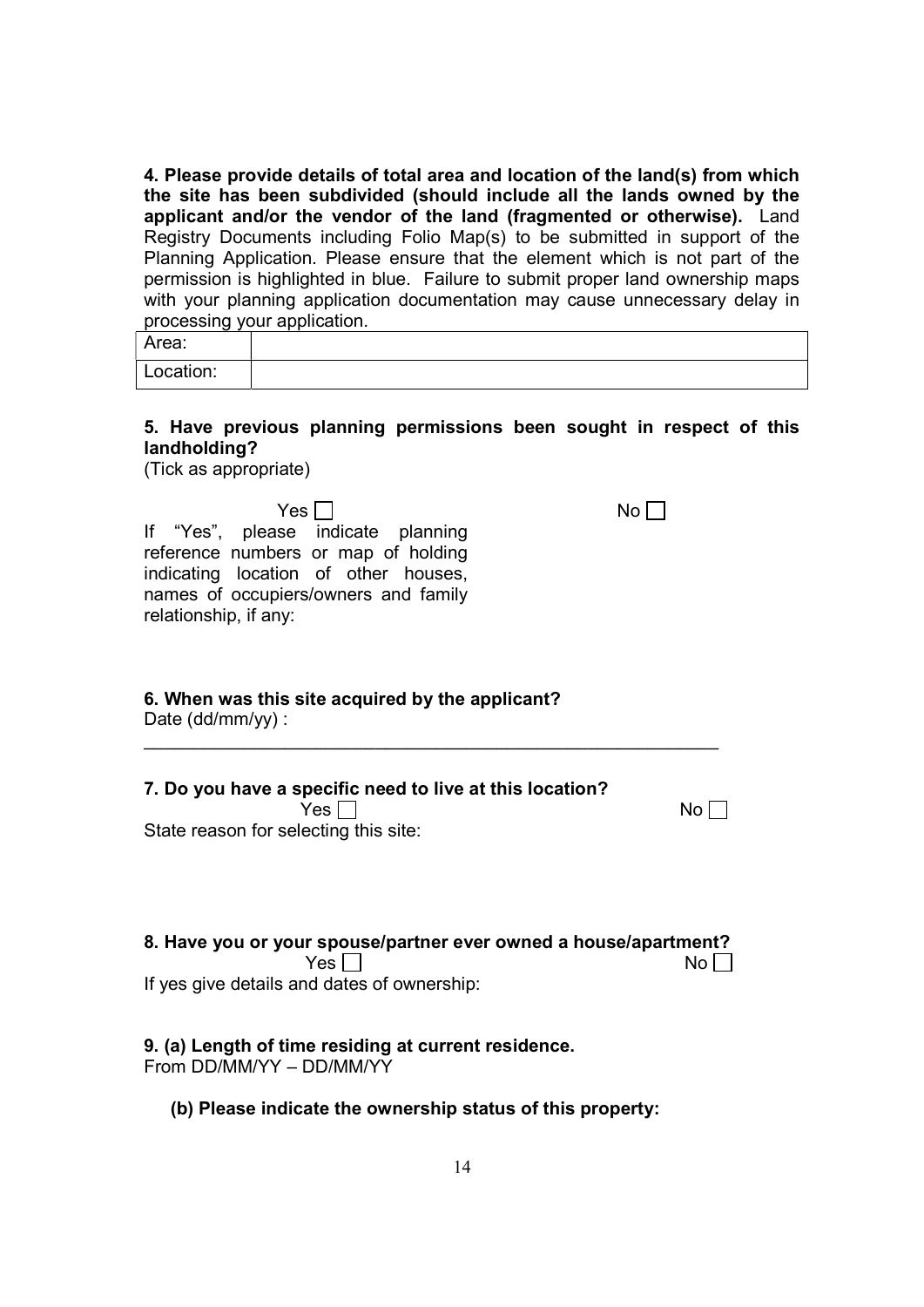| Applicants ownership                                           | Rented (please submit documentation<br>to confirm same) |
|----------------------------------------------------------------|---------------------------------------------------------|
| $\Box$ Living with parents (or other<br>family – please state) | Other                                                   |
| (c) If rented,<br>state;                                       |                                                         |
| <b>Landlord Name</b>                                           |                                                         |
| & Address:                                                     |                                                         |
| Relationship to                                                |                                                         |
| owner/landlord:                                                |                                                         |

### 10. Please give details of places of all previous residences relevant to this applicant and in support of the Rural Housing Policy relevant to the area:

| Address of residence: | From (MM/YY) | To (MM/YY) |
|-----------------------|--------------|------------|
|                       |              |            |
|                       |              |            |
|                       |              |            |
|                       |              |            |
|                       |              |            |
|                       |              |            |

## 11. Employment details of the Applicant(s):

| <b>Applicant's Occupation:</b>           |  |
|------------------------------------------|--|
| Actual place of work:                    |  |
| Name of present employer:                |  |
| Distance of place of work from present   |  |
| accommodation:                           |  |
| Distance of place of work from proposed  |  |
| site:                                    |  |
| Where there is a second named applicant: |  |
| Applicant's Occupation:                  |  |
| Actual place of work:                    |  |
| Name of present employer:                |  |
| Distance of place of work from present   |  |
| accommodation:                           |  |
| Distance of place of work from proposed  |  |
| site:                                    |  |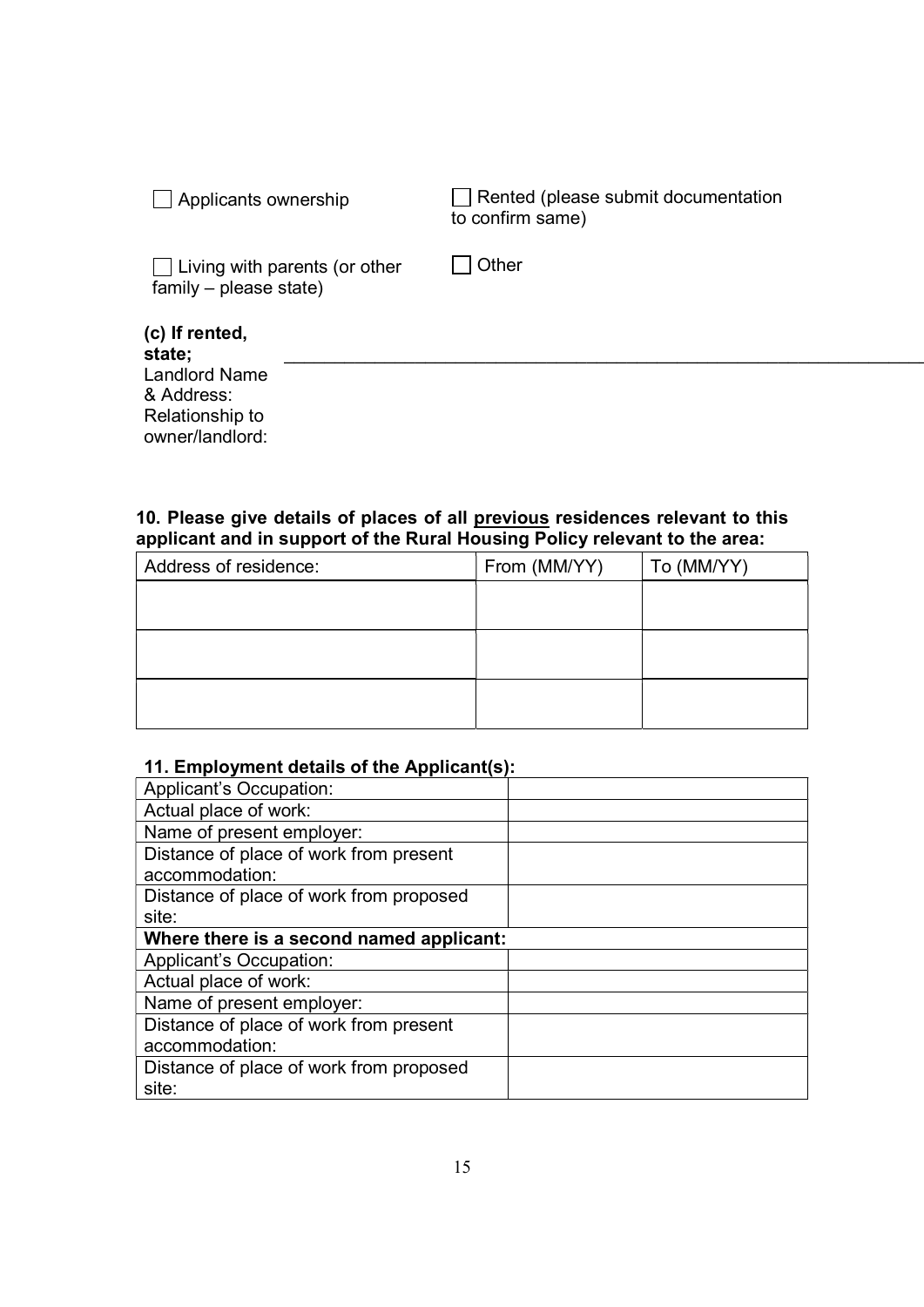## 12. Connection with the locality:

Please state how you consider that your application accords with the relevant Rural Housing Policy applicable to your site (see relevant Development Plan at www.tipperarycoco.ie). Supporting documentation to include the following where applicable;

- Birth Certificate
- Education Records
- Map showing location of addresses supplied in support of rural housing need
- Utility Bills for addresses supplied in support of rural housing need
- Rent Book for addresses supplied in support of rural housing need
- Proof of engagement in farming where the applicant is stated to be a farmer
- Any other information which you feel is relevant

13. Tipperary County Council operates a practice of permitting only one Public Representative to be nominated for any planning application. Should you wish to nominate a Public Rep. to make representations on your behalf during the Planning application process, you should clearly identify the name of the Public Rep. below.

Councillor/T.D./Senator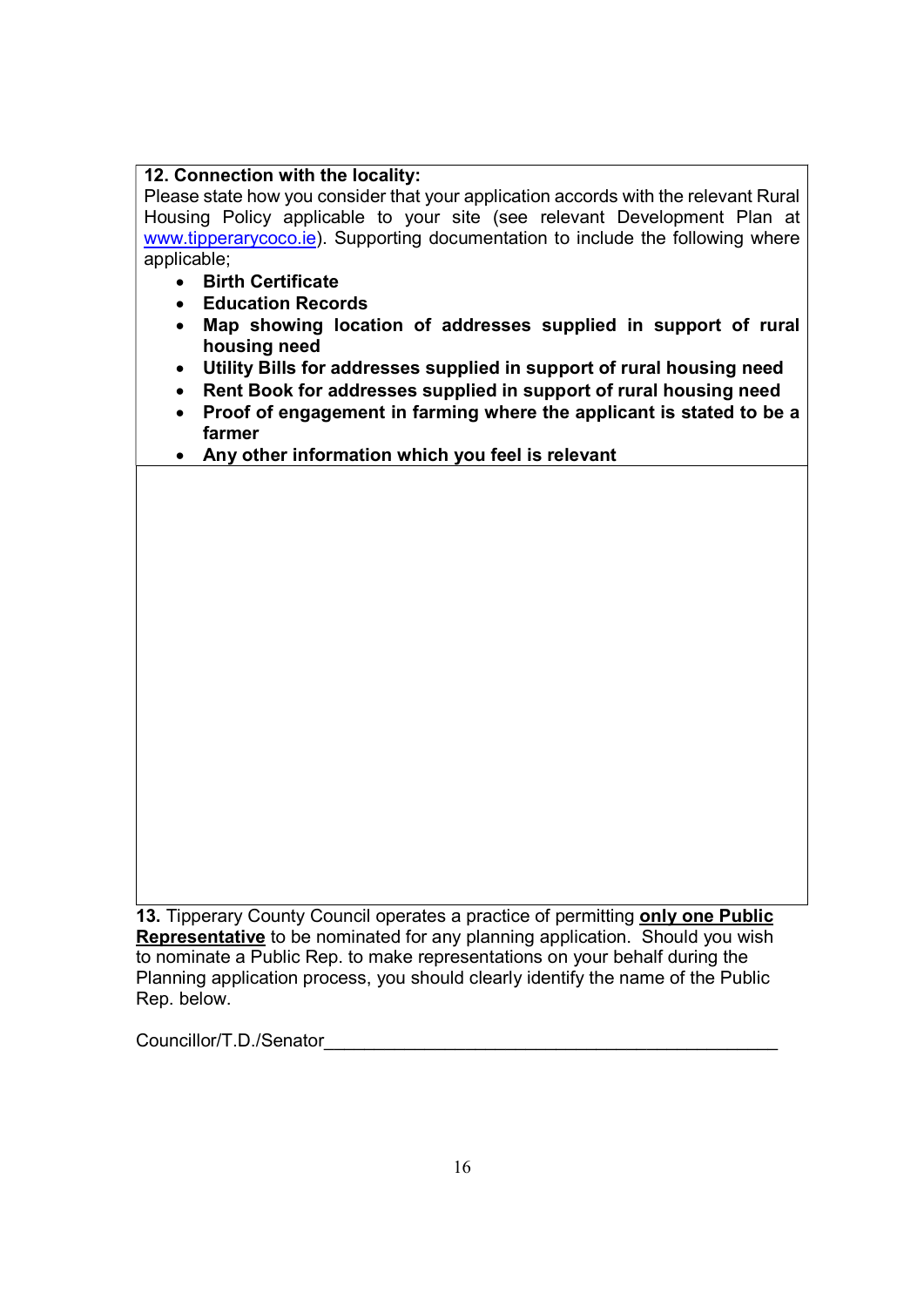## Part 2(b) Rural Housing Technical Site Details

#### 14. Site Suitability/Drainage

(a) Has a Site Suitability Assessment been carried out in accordance with the requirements of the \*\* 2021 EPA Code of Practice Waste Water Treatment and Disposal Systems Serving Single Houses (p.e <10):

 $\Box$ Yes  $\Box$ No

(b) Has the site characterisation form been completed?

 $\Box$ Yes  $\Box$ No

(c) Please submit details in the form of maps to an appropriate scale which clearly indicate the location of adjacent private wells, septic tanks/on-site treatment systems and percolation areas.

(d) Has an indication of the location of trial pits been left on site

 $\Box$ Yes  $\Box$ No

(e) In the case of proposals to an existing dwelling, please submit details of the existing waste water treatment system. Where the proposals will result in an increase in the population equivalent of the dwelling the applicant is requested to demonstrate that the existing waste water treatment system can cater to same (see Section 4.2 of the Tipperary County Council Site Assessor's Guide).

\*\* Site Suitability Assessment carried out in accordance with the EPA Code of Practice 2009 will be accepted where the site assessments or subsequent installations were commenced before  $7<sup>th</sup>$  June 2021  $**$ 

| 15. Sightlines                                                                |
|-------------------------------------------------------------------------------|
| (a) Please indicate the status of the road in terms of the following (tick as |
| relevant)                                                                     |
| National                                                                      |
| Regional                                                                      |
| Local                                                                         |
| Road width of < 4.25 metres                                                   |
| Road width of $>$ 4.25 metres [                                               |
|                                                                               |
| (b) Are Safe Stopping Distances and Sight Lines to the nearside road edge     |
| achievable and indicated on the submitted drawings?                           |
|                                                                               |
| Yes                                                                           |
|                                                                               |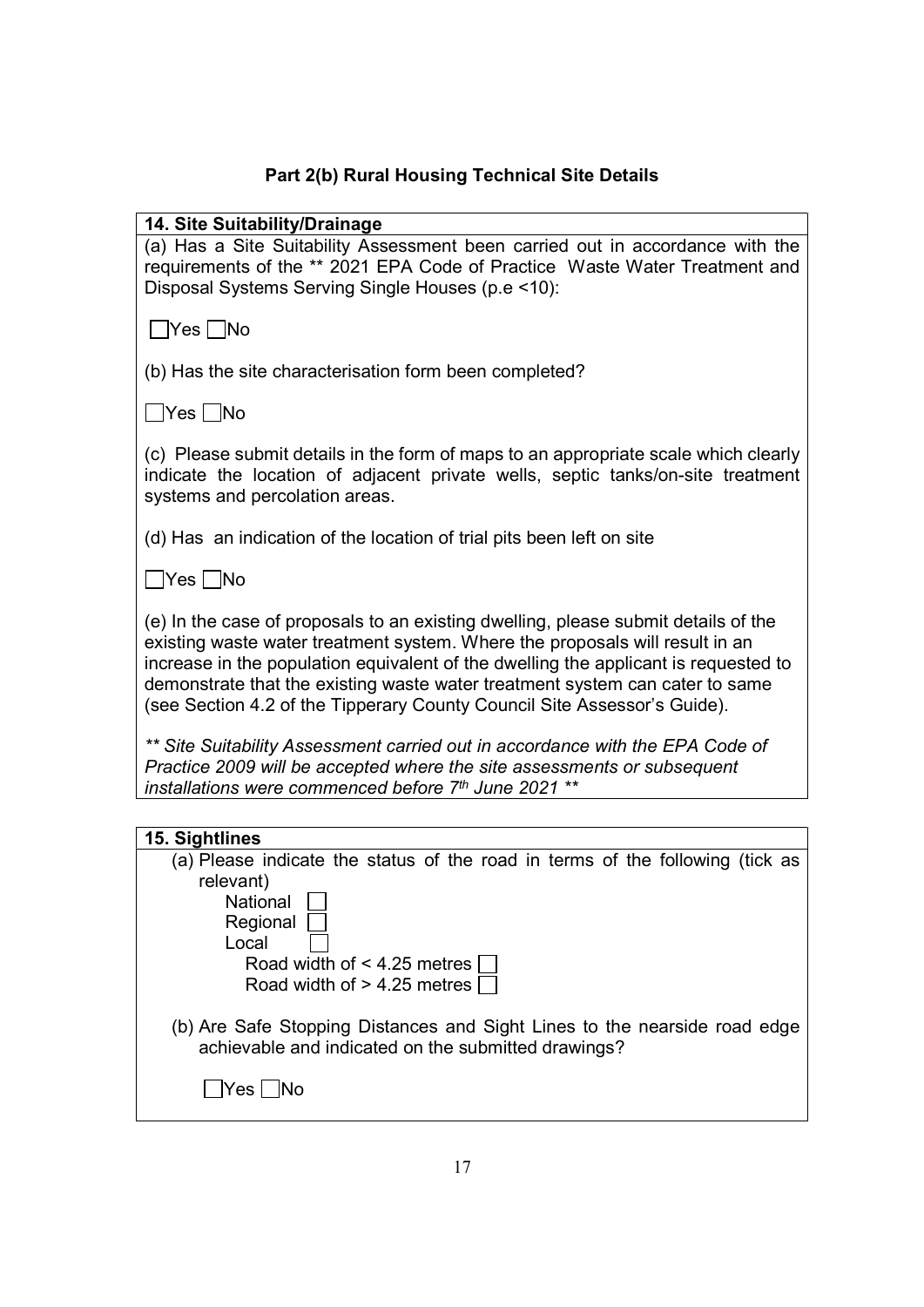(c) To achieve sightlines is it necessary to set back the roadside boundary on lands outside of your ownership?  $\Box$ Yes (submit letter of consent from landowner)  $\Box$ No (d) What is the length of hedgerow proposed to be removed to achieve sightlines: \_\_\_\_\_\_\_\_\_\_\_\_m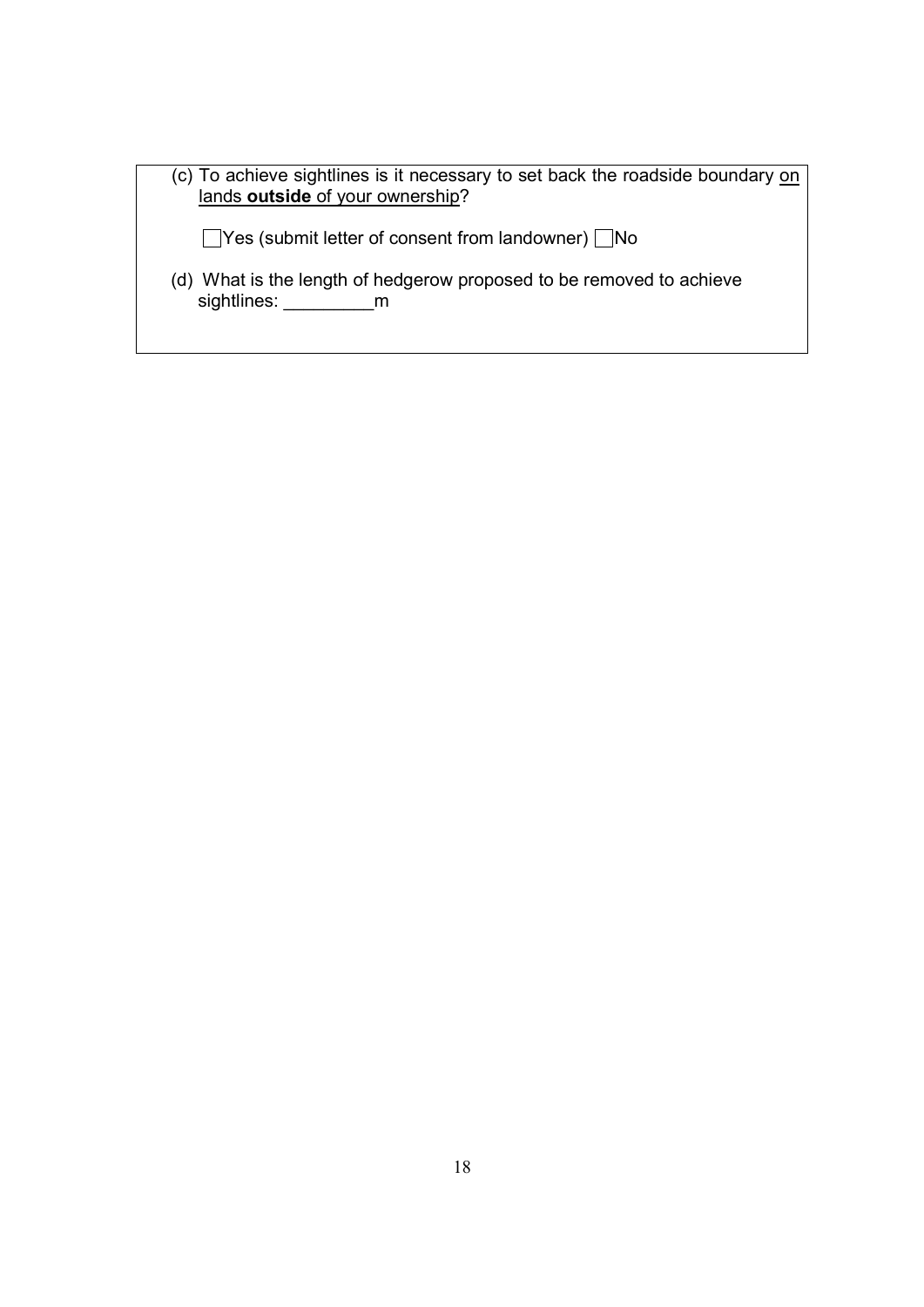| To be completed with respect to commercial/industrial developments      |  |
|-------------------------------------------------------------------------|--|
| 1. Number of people to be employed:                                     |  |
| 2. Amount and nature of traffic to the development:                     |  |
| 3. Number of car parking spaces:                                        |  |
| 4. Proposed hours of operation:                                         |  |
| 5. Nature of the process to be carried out:                             |  |
|                                                                         |  |
|                                                                         |  |
|                                                                         |  |
| 6. Nature and amount of raw material/goods to be delivered to premises: |  |
|                                                                         |  |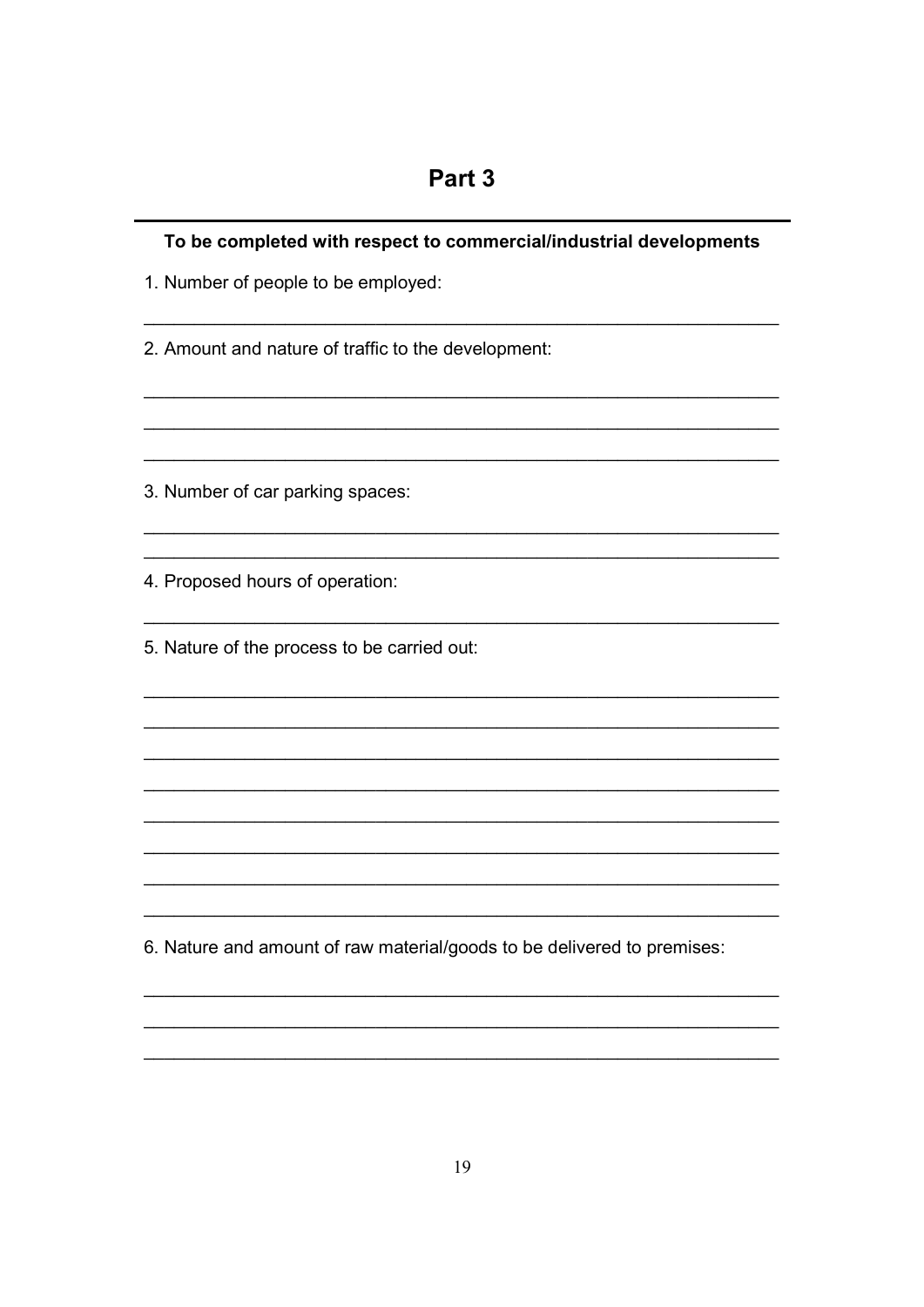7. Proposals for loading/unloading:

8. Where will raw material/goods be stored:

9. Nature and amount of waste products:

10. Where will waste products be stored:

11. How and where will they be disposed of:

12. Number of car parking spaces to be provided for visitors/customers:

13. Estimated noise levels from proposed development: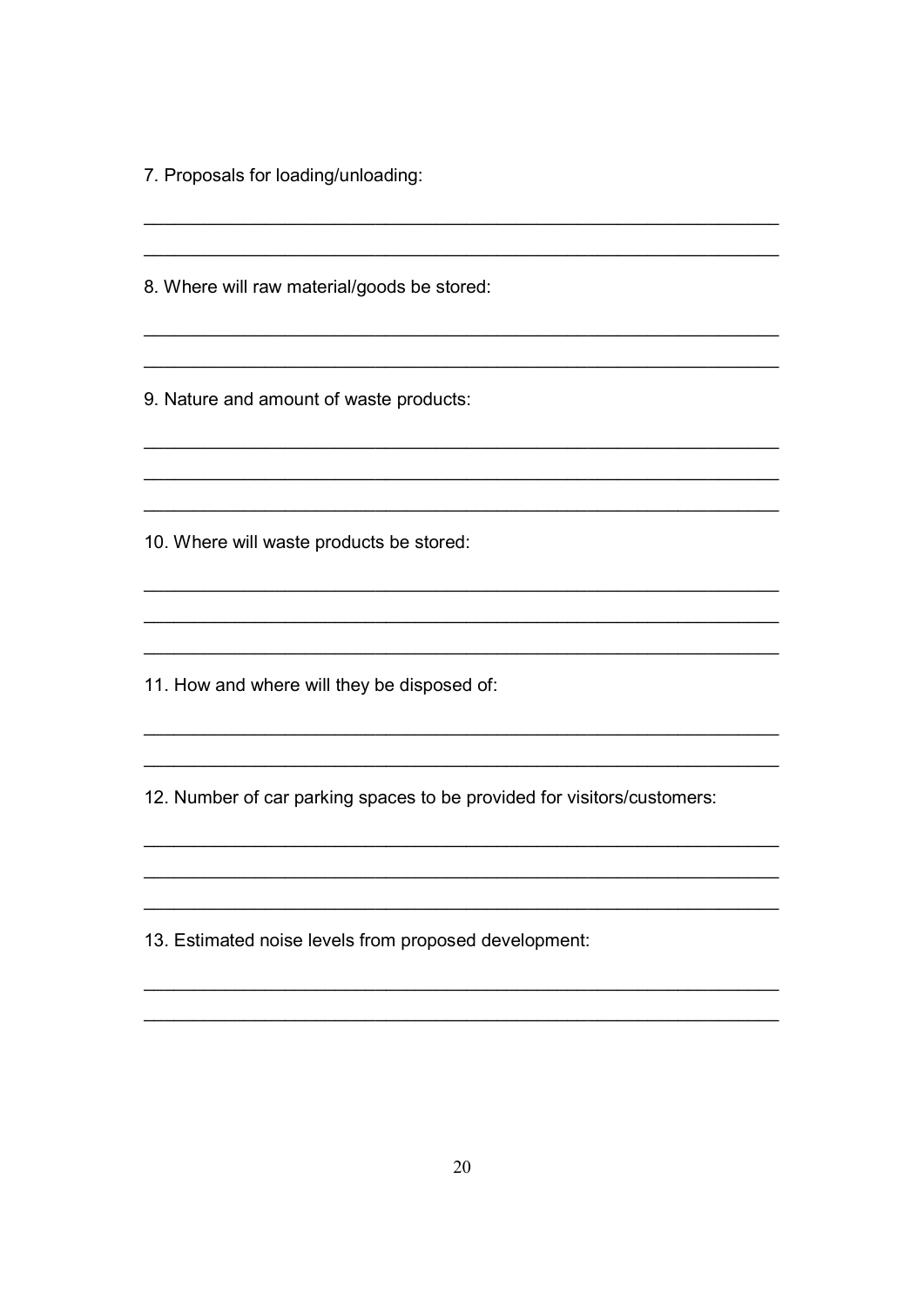14. Details of numbers of truck/van movements taking place on a daily basis associated with the development:

 $\mathcal{L}_\mathcal{L}$  , and the contribution of the contribution of the contribution of the contribution of the contribution of the contribution of the contribution of the contribution of the contribution of the contribution of

\_\_\_\_\_\_\_\_\_\_\_\_\_\_\_\_\_\_\_\_\_\_\_\_\_\_\_\_\_\_\_\_\_\_\_\_\_\_\_\_\_\_\_\_\_\_\_\_\_\_\_\_\_\_\_\_\_\_\_\_\_\_\_

\_\_\_\_\_\_\_\_\_\_\_\_\_\_\_\_\_\_\_\_\_\_\_\_\_\_\_\_\_\_\_\_\_\_\_\_\_\_\_\_\_\_\_\_\_\_\_\_\_\_\_\_\_\_\_\_\_\_\_\_\_\_\_

 $\mathcal{L}_\mathcal{L}$  , and the contribution of the contribution of the contribution of the contribution of the contribution of the contribution of the contribution of the contribution of the contribution of the contribution of

\_\_\_\_\_\_\_\_\_\_\_\_\_\_\_\_\_\_\_\_\_\_\_\_\_\_\_\_\_\_\_\_\_\_\_\_\_\_\_\_\_\_\_\_\_\_\_\_\_\_\_\_\_\_\_\_\_\_\_\_\_\_\_

\_\_\_\_\_\_\_\_\_\_\_\_\_\_\_\_\_\_\_\_\_\_\_\_\_\_\_\_\_\_\_\_\_\_\_\_\_\_\_\_\_\_\_\_\_\_\_\_\_\_\_\_\_\_\_\_\_\_\_\_\_\_\_

15. Has a traffic impact assessment been carried out:

16. Has a Road Safety Audit been carried out?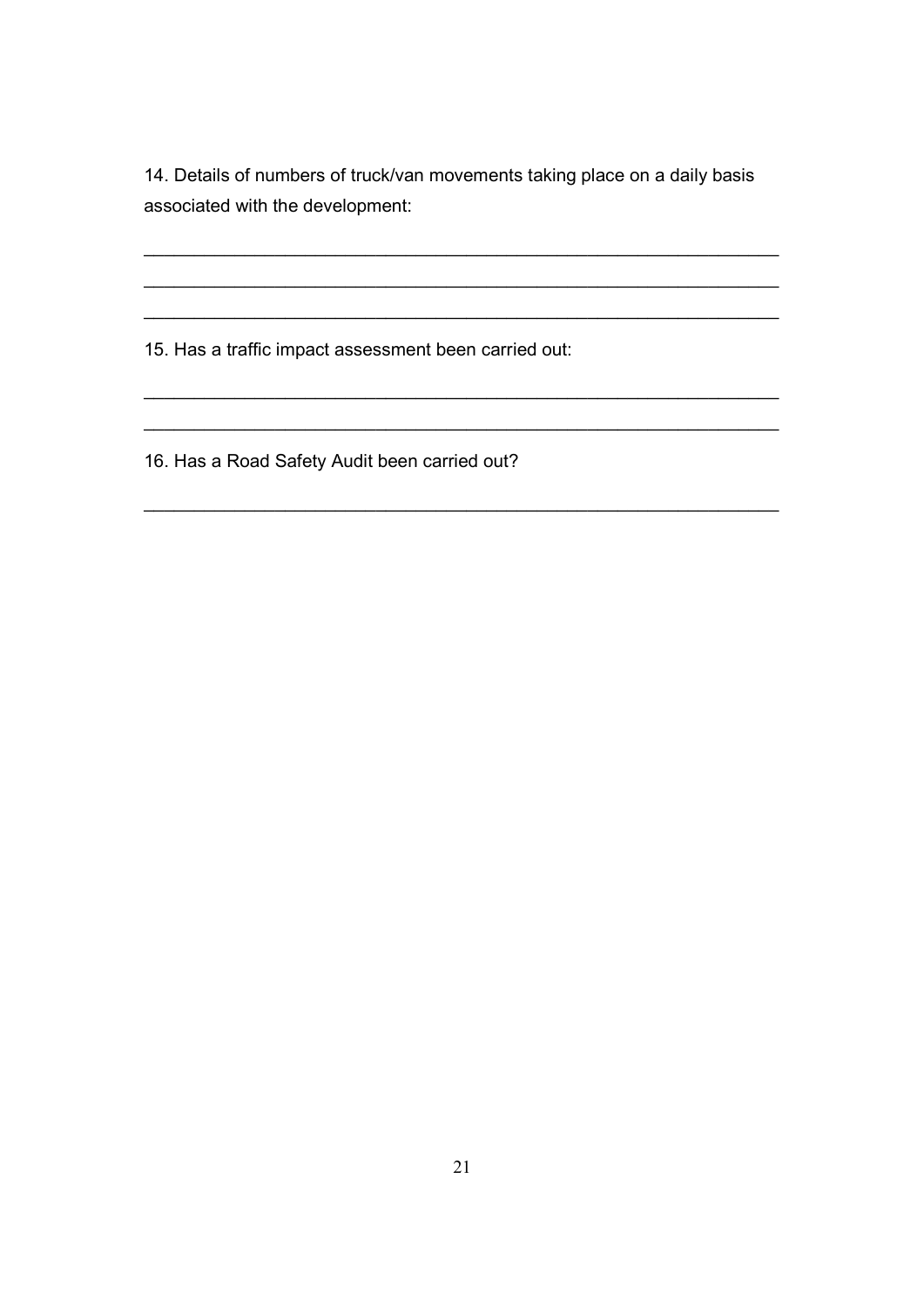## Part 4 To be completed with respect to agricultural developments

\_\_\_\_\_\_\_\_\_\_\_\_\_\_\_\_\_\_\_\_\_\_\_\_\_\_\_\_\_\_\_\_\_\_\_\_\_\_\_\_\_\_\_\_\_\_\_\_\_\_\_\_\_\_\_\_\_\_\_

\_\_\_\_\_\_\_\_\_\_\_\_\_\_\_\_\_\_\_\_\_\_\_\_\_\_\_\_\_\_\_\_\_\_\_\_\_\_\_\_\_\_\_\_\_\_\_\_\_\_\_\_\_\_\_\_\_\_\_

 $\mathcal{L}_\mathcal{L}$  , and the contribution of the contribution of the contribution of the contribution of the contribution of the contribution of the contribution of the contribution of the contribution of the contribution of

\_\_\_\_\_\_\_\_\_\_\_\_\_\_\_\_\_\_\_\_\_\_\_\_\_\_\_\_\_\_\_\_\_\_\_\_\_\_\_\_\_\_\_\_\_\_\_\_\_\_\_\_\_\_\_\_\_\_\_

\_\_\_\_\_\_\_\_\_\_\_\_\_\_\_\_\_\_\_\_\_\_\_\_\_\_\_\_\_\_\_\_\_\_\_\_\_\_\_\_\_\_\_\_\_\_\_\_\_\_\_\_\_\_\_\_\_\_\_

 $\mathcal{L}_\mathcal{L}$  , and the contribution of the contribution of the contribution of the contribution of the contribution of the contribution of the contribution of the contribution of the contribution of the contribution of

\_\_\_\_\_\_\_\_\_\_\_\_\_\_\_\_\_\_\_\_\_\_\_\_\_\_\_\_\_\_\_\_\_\_\_\_\_\_\_\_\_\_\_\_\_\_\_\_\_\_\_\_\_\_\_\_\_\_\_

 $\mathcal{L}_\mathcal{L}$  , and the contribution of the contribution of the contribution of the contribution of the contribution of the contribution of the contribution of the contribution of the contribution of the contribution of

 $\mathcal{L}_\mathcal{L}$  , and the contribution of the contribution of the contribution of the contribution of the contribution of the contribution of the contribution of the contribution of the contribution of the contribution of

 $\mathcal{L}_\mathcal{L}$  , and the contribution of the contribution of the contribution of the contribution of the contribution of the contribution of the contribution of the contribution of the contribution of the contribution of

 $\mathcal{L}_\mathcal{L}$  , and the contribution of the contribution of the contribution of the contribution of the contribution of the contribution of the contribution of the contribution of the contribution of the contribution of

\_\_\_\_\_\_\_\_\_\_\_\_\_\_\_\_\_\_\_\_\_\_\_\_\_\_\_\_\_\_\_\_\_\_\_\_\_\_\_\_\_\_\_\_\_\_\_\_\_\_\_\_\_\_\_\_\_\_

- 1. Area of landholding in vicinity of proposed site (attach map) :
- 2. Number and type of animals:
- 3. Estimated quantity and type of waste:
- 4. Means of waste collections:
- 5. Size/capacity of slurry tank: Existing: \_\_\_\_\_\_\_\_\_\_\_\_\_\_\_\_ Proposed: \_\_\_\_\_\_\_\_\_\_(cubic metres)
- 6. Means of disposal of silage effluent:
- 7. Means of collection of soiled yards runoff:
- 8. Means of effluent disposal:
- 9. Months during which waste will be spread on land:
- 10. Full details of lands on which waste will be spread (including maps) and enclose letters of consent from landowner of lands not in your ownership:
- 11. Means of collecting roof water (clean):
- 12. Means of disposing of roof water: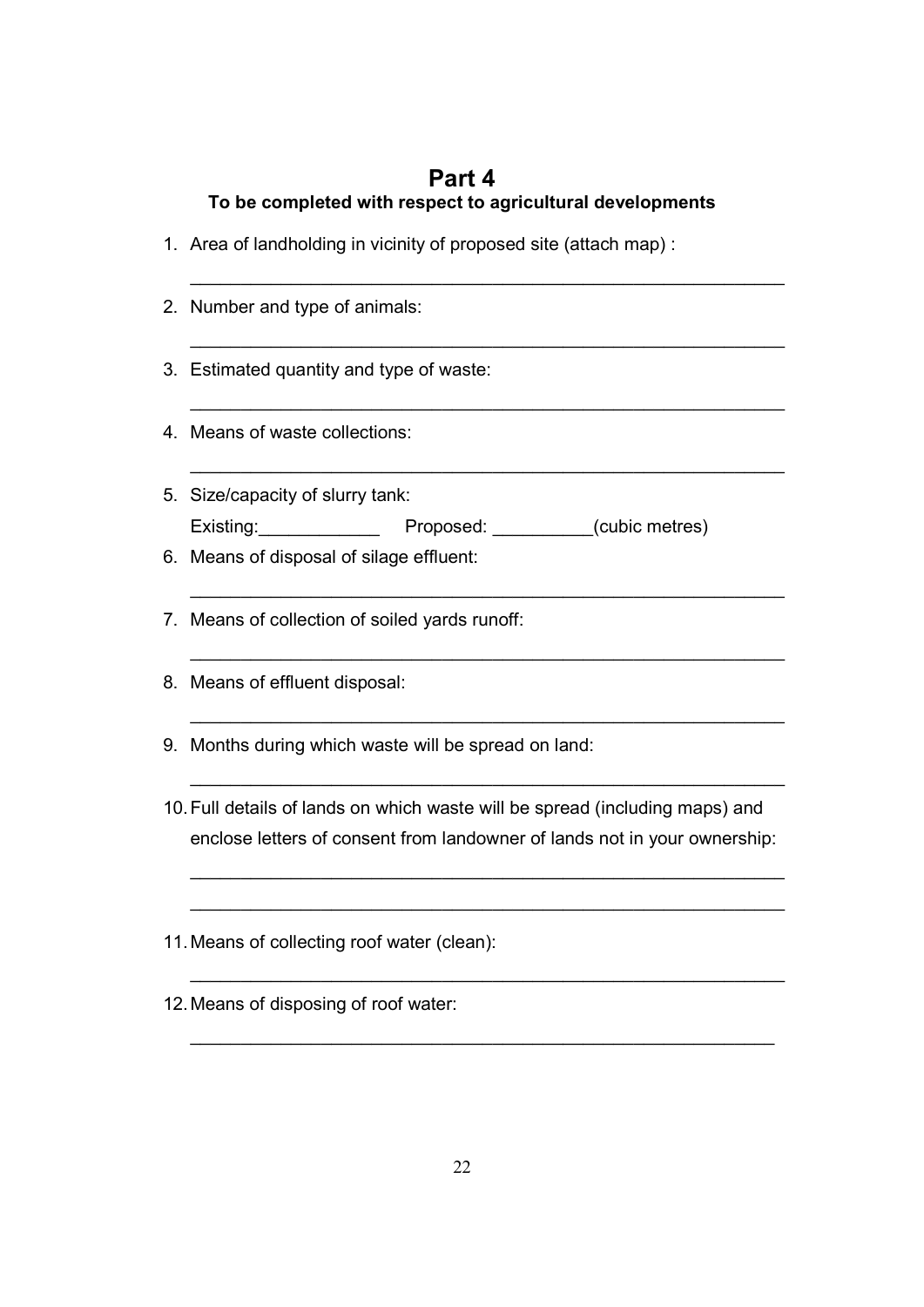# Part 5

To be completed with respect to Planning Applications that are required to provide Childcare Facilities that propose any childcare facilities or a change of use to same.

| Has pre-planning consultation taken place with the County Childcare<br>Committee in relation to the proposed development?<br>No []<br>Yes []<br>If yes, please give details:                                                                                                                                                                                                                                                                                                                                                                                                                                                                                                              |  |  |
|-------------------------------------------------------------------------------------------------------------------------------------------------------------------------------------------------------------------------------------------------------------------------------------------------------------------------------------------------------------------------------------------------------------------------------------------------------------------------------------------------------------------------------------------------------------------------------------------------------------------------------------------------------------------------------------------|--|--|
| Reference No. (if any): $\sqrt{2}$ Date(s) of consultation: $\sqrt{2}$                                                                                                                                                                                                                                                                                                                                                                                                                                                                                                                                                                                                                    |  |  |
| Persons<br>involved:                                                                                                                                                                                                                                                                                                                                                                                                                                                                                                                                                                                                                                                                      |  |  |
| Please submit a copy of the consultation form/associated correspondence with<br>this application.                                                                                                                                                                                                                                                                                                                                                                                                                                                                                                                                                                                         |  |  |
| In accordance with Appendix 3 of the Childcare Facilities Guidelines for<br>Planning Authorities 2001 the applicant is required to provide the following<br>information: Please indicate the number of the childcare places to be<br>provided within each bracket:<br>Drop In<br>Full Day Care<br>Sessional<br>After School Care<br>No. of children the proposed development will cater for within each of the<br>following age categories (the applicant is advised to note Appendix 1 of the<br>above Guidelines which specify required floor area per child by age having<br>regard to the nature of the facility):<br>No of children<br>Age of Child<br>$0 - 1$<br>$1 - 2$<br>$2 - 6$ |  |  |
| No. of car parking spaces to be provided:                                                                                                                                                                                                                                                                                                                                                                                                                                                                                                                                                                                                                                                 |  |  |
| Proposed hours of operation:                                                                                                                                                                                                                                                                                                                                                                                                                                                                                                                                                                                                                                                              |  |  |
| Amount of secure open space to be provided to serve the proposed<br>development:                                                                                                                                                                                                                                                                                                                                                                                                                                                                                                                                                                                                          |  |  |
| N.B Where this planning application is seeking permission for a change of<br>use of an existing purpose built childcare facility the onus is on the applicant<br>to demonstrate that he/she has undertaken sufficient measures to find an<br>operator for the facility.                                                                                                                                                                                                                                                                                                                                                                                                                   |  |  |